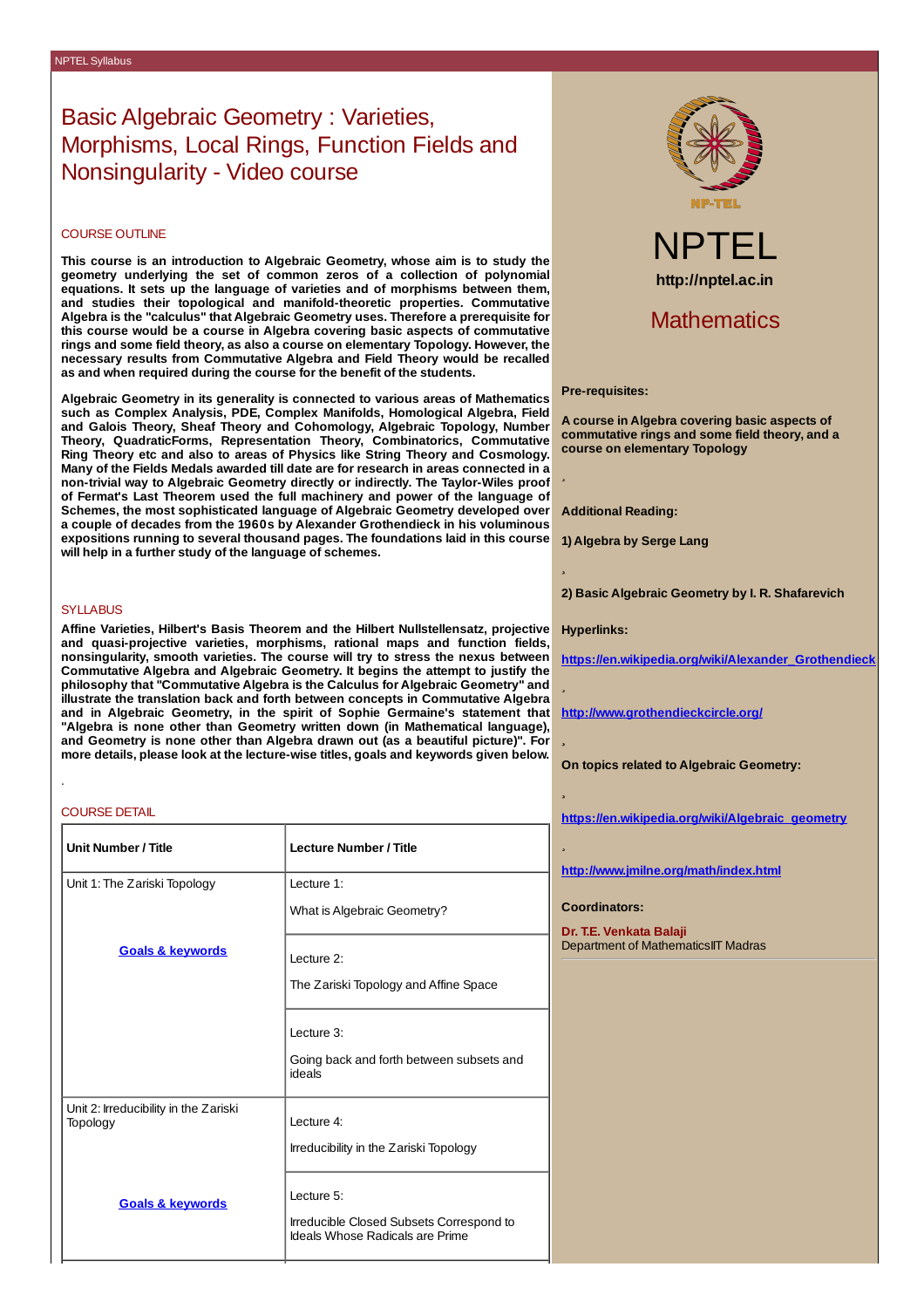| Unit 3: Noetherianness in the Zariski<br>Topology                       | Lecture 6:                                                                                                         |  |
|-------------------------------------------------------------------------|--------------------------------------------------------------------------------------------------------------------|--|
| <b>Goals &amp; keywords</b>                                             | Understanding the Zariski Topology on the<br>Affine Line;<br>The Noetherian property in Topology and in<br>Algebra |  |
|                                                                         | Lecture 7:                                                                                                         |  |
|                                                                         | The Noetherian Decomposition of Affine<br>Algebraic Subsets Into Affine Varieties                                  |  |
| Unit 4: Dimension and Rings of<br><b>Polynomial Functions</b>           | Lecture 8:                                                                                                         |  |
|                                                                         | Topological Dimension, Krull Dimension and<br>Heights of Prime Ideals                                              |  |
| <b>Goals &amp; keywords</b>                                             | Lecture 9:                                                                                                         |  |
|                                                                         | The Ring of Polynomial Functions on an Affine<br>Variety                                                           |  |
|                                                                         | Lecture 10:                                                                                                        |  |
|                                                                         | Geometric Hypersurfaces are Precisely<br>Algebraic Hypersurfaces                                                   |  |
| Unit 5: The Affine Coordinate Ring of an<br><b>Affine Variety</b>       | Lecture 11:                                                                                                        |  |
|                                                                         | Why Should We Study Affine Coordinate Rings<br>of Functions on Affine Varieties?                                   |  |
| <b>Goals &amp; keywords</b>                                             | Lecture 12:                                                                                                        |  |
|                                                                         | Capturing an Affine Variety Topologically From<br>the Maximal Spectrum of its Ring of Functions                    |  |
| Unit 6: Open sets in the Zariski<br>Topology and Functions on such sets | Lecture 13:                                                                                                        |  |
|                                                                         | Analyzing Open Sets and Basic Open Sets for<br>the Zariski Topology                                                |  |
| <b>Goals &amp; keywords</b>                                             | Lecture 14:                                                                                                        |  |
|                                                                         | The Ring of Functions on a Basic Open Set in<br>the Zariski Topology                                               |  |
| Unit 7: Regular Functions in Affine<br>Geometry                         | Lecture 15:                                                                                                        |  |
|                                                                         | Quasi-Compactness in the Zariski Topology;<br>Regularity of a Function at a point of an Affine<br>Variety          |  |
| <b>Goals &amp; keywords</b>                                             | Lecture 16:                                                                                                        |  |
|                                                                         | What is a Global Regular Function on a Quasi-<br>Affine Variety?                                                   |  |
| Unit 8: Morphisms in Affine Geometry                                    | Lecture 17:                                                                                                        |  |
| <b>Goals &amp; keywords</b>                                             | <b>Characterizing Affine Varieties;</b><br>Defining Morphisms between Affine or Quasi-<br><b>Affine Varieties</b>  |  |
|                                                                         | Lecture 18:                                                                                                        |  |
|                                                                         | Translating Morphisms into Affines as k-<br>Algebra maps and the Grand Hilbert<br>Nullstellensatz                  |  |
|                                                                         |                                                                                                                    |  |